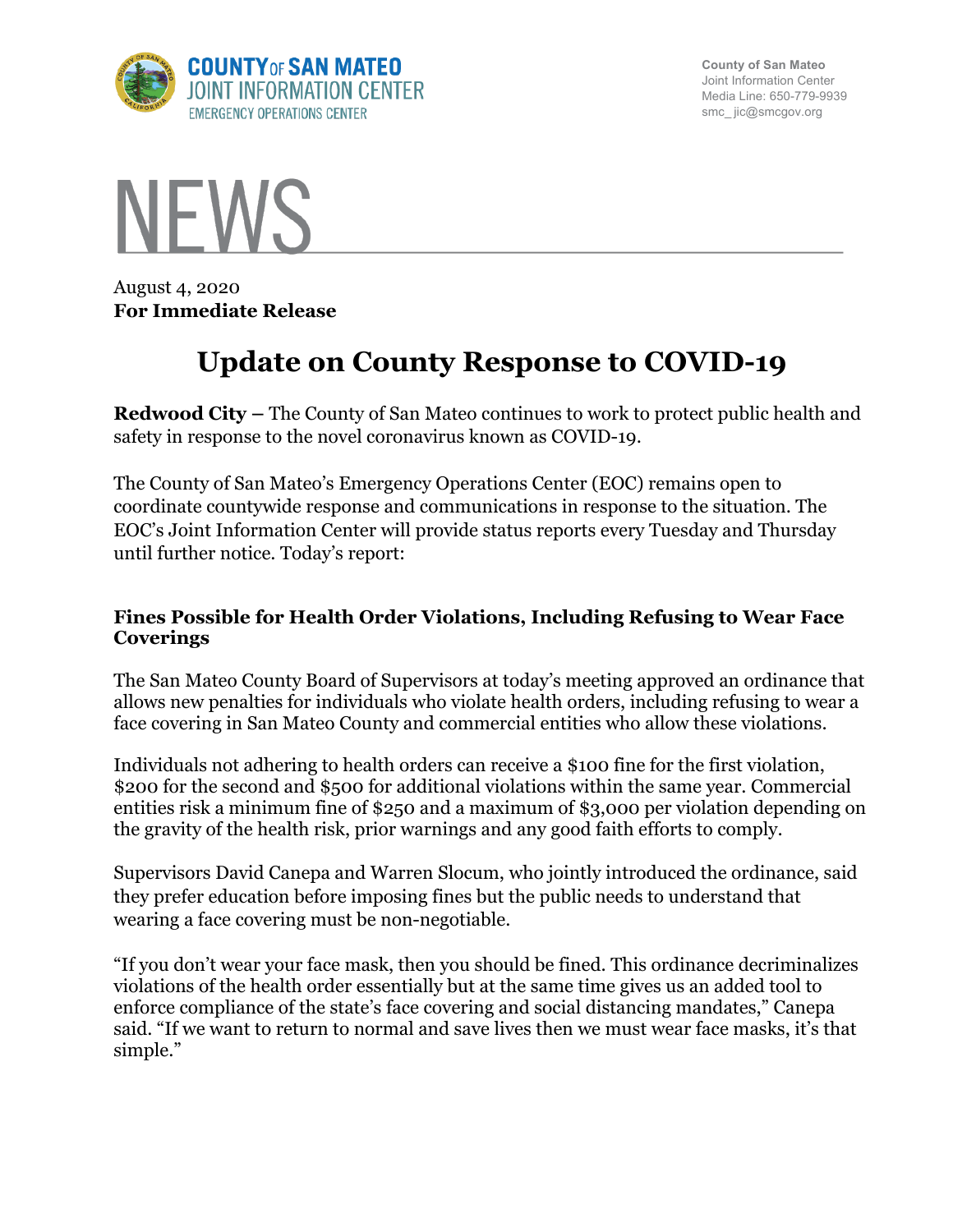See news release at https://bit.ly/30qX8Ta

### **Now on State Watch List, Additional County Businesses Must Close**

On Aug. 1 mid-day, the state informed San Mateo County that due to being more than 3 days on the COVID monitoring list, specific indoor businesses must cease operations beginning 12:01 a.m. Aug. 2, 2020, unless they can be modified to operate outside or by pick-up.

See the list of businesses ordered to close at https://bit.ly/2XvlSrw

See more information at https://www.smcgov.org/smc-reopening

#### **Temporary Eviction Moratorium, Repayment Period Extended through August 31**

The Board of Supervisors today approved an amendment to Emergency Regulation 2020- 001, a temporary, countywide moratorium on eviction for non-payment of rent by residential tenants directly impacted by the COVID-19 pandemic through Aug. 31, 2020, and extended the time period in which delayed payments shall be made.

The action places a temporary countywide moratorium on evictions from residential units for:

- (1) non-payment of rent by tenants directly impacted by the novel coronavirus (COVID-19) pandemic; and
- (2) certain no-fault causes unless the eviction is necessary for the health and safety of the tenant, other residents in the tenant's building, the landlord, or the landlord's family.
- (3) ammends repayment period for delayed payments.

Read the full staff report at https://bit.ly/3keb4YA

See more tenant information at https://www.smcgov.org/covid-19-help-residential-andcommercial-renters

# **Placement on State Watch List Impacts San Mateo County Schools**

The flexibility of local schools to pursue various in-person learning options for the 2020-21 school year became somewhat limited when San Mateo County was formally placed on the State's monitoring list Sunday, Aug. 2, 2020.